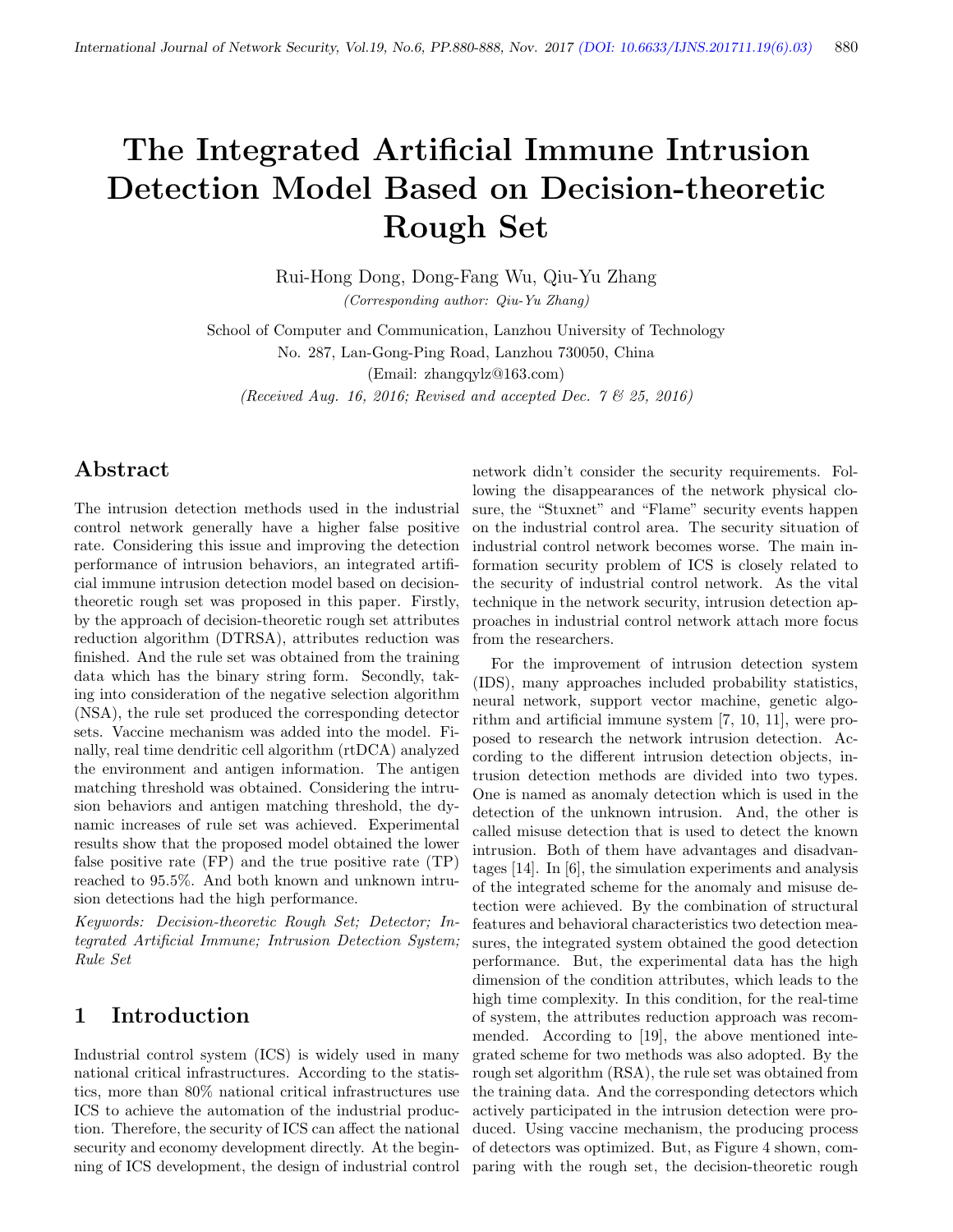set has a better characterization degree of domain. The characterization speed of domain is also faster.

In the artificial immune intrusion detection researches, Forrest, Castro and Greensmith [3, 8, 9] make more contributions. In [18], an improved artificial immune intrusion detection method was introduced. To obtain the superior antibodies, by the using of rough set and fuzzy set, a scheme of antibody based on the rough set was proposed. And the speed of intrusion detection was kept. According to [17], for the low detection performance of clone selection algorithm (CSA), a features selection method was used in the improvement of CSA. With the clone and mutation of some objects which have excellent characteristics, the classification ability of classifiers and algorithm performance were improved. In [12], the negative selection algorithm (NSA) included the fixed and variable r-contiguous bits two kinds matching methods, was introduced. The performance of NSA was improved via the real-time adjustment of binary string matching length. According to [15], in the process of features selection, using the filter approach, the result of attributes reduction was input into the dendritic cell algorithm (DCA). As the experiment shown, the performance of DCA was improved and the requirement of calculation ability was low.

Considering the shortcomings of the above researches, an integrated artificial immune intrusion detection model based on decision-theoretic rough set (DTRSIAI-IDM) was proposed in this study. By the DTRSA, the attributes reduction of experimental data was achieved. And the complexity of condition attributes was efficiently decreased. Meanwhile, self and nonself rule set was obtained from the training data. The corresponding nonself detectors which were used in the misuse detection were produced. To overcome the disadvantages of randomly producing detectors, vaccine mechanism was added into the NSA. Then, the real time dendritic cell algorithm (rtDCA) real-timely captured the antigen and environment information. The abnormal judgment was made via the computing of antigen abnormal index and matching threshold. To improve the speed of intrusion detection, the abnormal behaviors real-timely gave feedbacks to the rule set and detector sets. Finally, as the simulation experiments shown, comparing with the traditional rough set algorithm, the DTRSA got a better description of the positive domain and a lower complexity of experiment data. And the quality of detectors could be guaranteed. By the above proposed integrated scheme, the artificial immune model got a high true positive rate and a lower false positive rate.

The rest of the paper is organized as follows: Section 2 introduces the model and workflow of the integrated artificial immune intrusion detection approach. Section 3 describes all the algorithms included in the model and analyzes the complexity. In Section 4, firstly, it introduces the preprocessing of the data and analysis of the detectors length. Secondly, it discusses the merits and demerits of rough set (RS) and decision-theoretic rough set (DTRS). Thirdly, it analyzes and compares the de-

tection performance of the proposed model. Finally, we conclude our paper in Section 5.

## 2 DTRSIAI-IDM

According to the research of Common Intrusion Detection Frame (CIDF) [19], as Figure 1 shown, an integrated intrusion detection model is designed. The model includes three function modules: rule set module (thymus), rule matching module (tissue) and analysis center module (lymph gland). By the preprocessing of KDD99 data, the experimental data translates into binary string form. Then, the data set, as the information of antigen, is input into the rule matching module and participates in the detection.



Figure 1: DTRSIAI-IDM integrated model

DTRSIAI-IDM includes four algorithms: integrated artificial immune algorithm based on decision-theoretic rough set (DTRSIAIA), DTRSA, NSA and rtDCA. By the using of the DTRSA approach, the data is processed and the rule set is obtained. According to the rule set, NSA produces the detector sets which meet the demands of detection system. For the undetected antigens, dendritic cell model captures the antigen and environment information. According to the metastasis threshold of dendritic cells, the states of dendritic cells are real-timely updated. And the match threshold is also computed. Then, the rule matching module receives the feedbacks from the anomaly detections. There is the general workflow of the model, as shown in Figure 2.

### 3 The Proposed Model

#### 3.1 DTRSIAIA

In [6], the conception of matching threshold was mentioned. In the integrated artificial immune system, combining the dynamic anomaly index of antigen, the ap-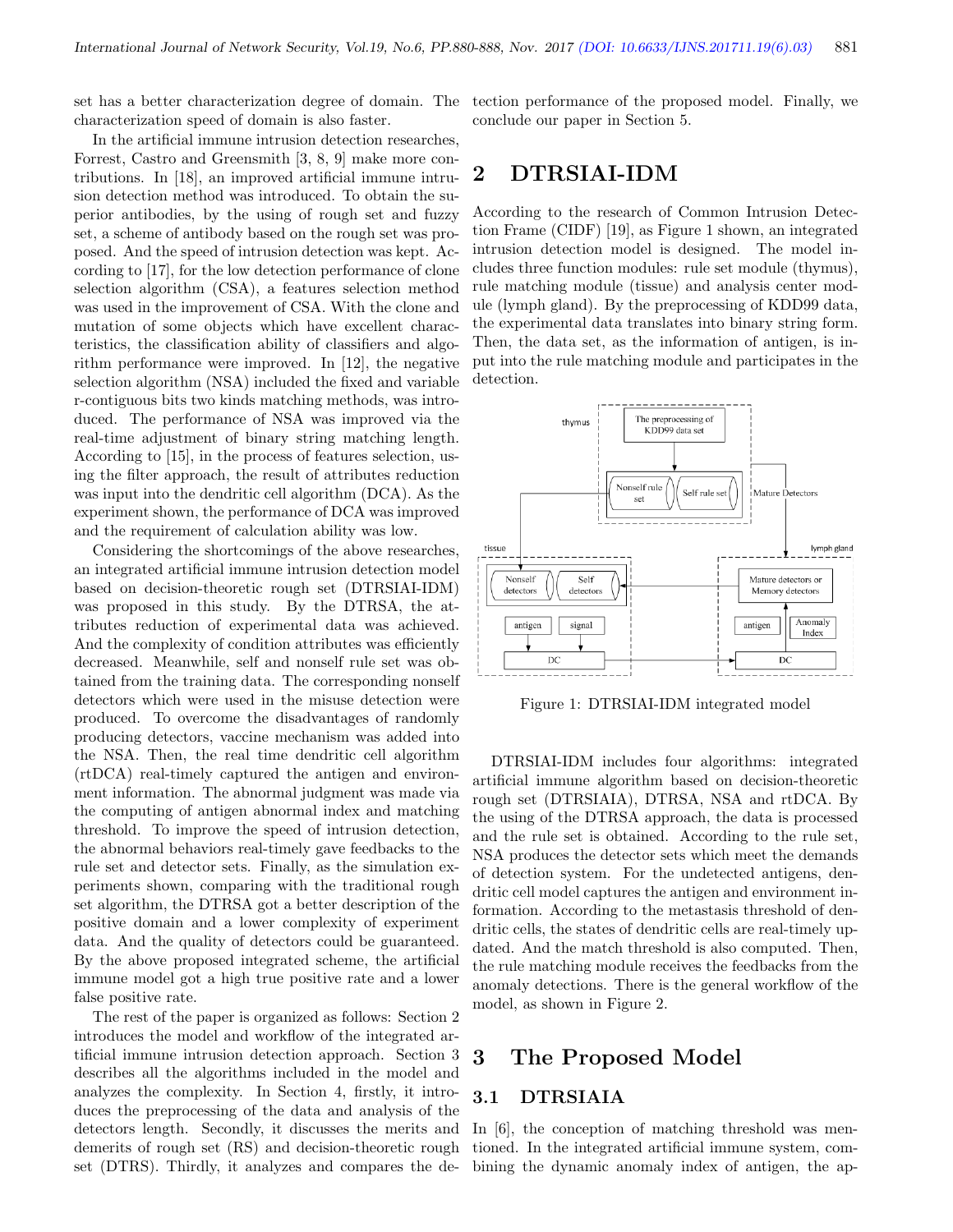

Figure 2: The workflow of the DTRSIAI-IDM

proach of computing matching threshold between detectors and antigen is proposed.

$$
Y_{\alpha} = (L - \varepsilon)e^{-a(X_{\alpha} - \delta)}.
$$
 (1)

where the  $Y_{\alpha}$  is the matching threshold of  $\alpha$  type antigen. And, a is a constant. For the memory detectors,  $a = -1$ . In rtDCA,  $\delta$  is the anomaly threshold. L is the length of detectors. And,  $L = 24$ . In the binary space,  $\varepsilon$  is self-radius which decides the coverage area of detectors. According to the Equation (2), when the anomaly degree is higher, the matching threshold is lower. And, when the anomaly degree of antigen is decreasing, the matching threshold is increasing.  $X_{\alpha}$  is the dynamic anomaly index of  $\alpha$  type antigen.

$$
X_{\alpha} = \frac{m_a}{\sum_{i=1}^A A_i}.\tag{2}
$$

where  $\alpha$  is the antigen set which has the same value. And, the number of  $\alpha$  type mature antigens is  $m_a$ .  $A_i$  is the total transformation number of i type antigens. The total number of all the types is A.

#### 3.2 DTRSA

As the Ref. [16] describes, the study introduces the follow definitions: decision-theoretic rough set,  $\alpha$ -positive domain, positive domain reduction and  $\alpha$ -positive domain global significance.

Algorithm 1 DTRSIAIA

- 1: Input: Antigen and preprocessing information flow
- 2: Output: The detected anomaly antigens
- 3: while input data do
- 4: if  $Semi \leq Mat$  then
- 5: Add the input antigens to the self-set
- 6: end if
- 7: Check and produce the detectors (NSA)
- 8: Using rtDCA to deal with the antigens and the environment information
- 9: According to Equation (2), real-timely analyze the input data and obtain the dynamic anomaly index
- 10: According to Equation (1), when we know the anomaly index, computing the matching threshold
- 11: Using detectors to detect the antigens
- 12: Produce the alarm signals
- 13: end while

Definition 1. (Decision-theoretic Rough Set) A decisiontheoretic table is following tuple: $DT = \{U, A_t = \{C \cup$  $D\}, \{V_a|a \in A_t\}, \{I_a|a \in A_t\}\},$  where  $U = \{x_1, x_2, ..., x_m\}$ is a finite nonempty set of objects.  $A_t$  is a finite nonempty set of all condition attributes.  $A_t = C \bigcup D$ , where C is the condition attributes set and D is the decision-theoretic set. And,  $V_a$  is a nonempty set of values of  $a \in A_t$ .  $I_a: U \to V_a$  is an information function that maps an object in U to exactly one value in  $V_a$ .

**Definition 2.** ( $\alpha$ -positive domain) Given a decision-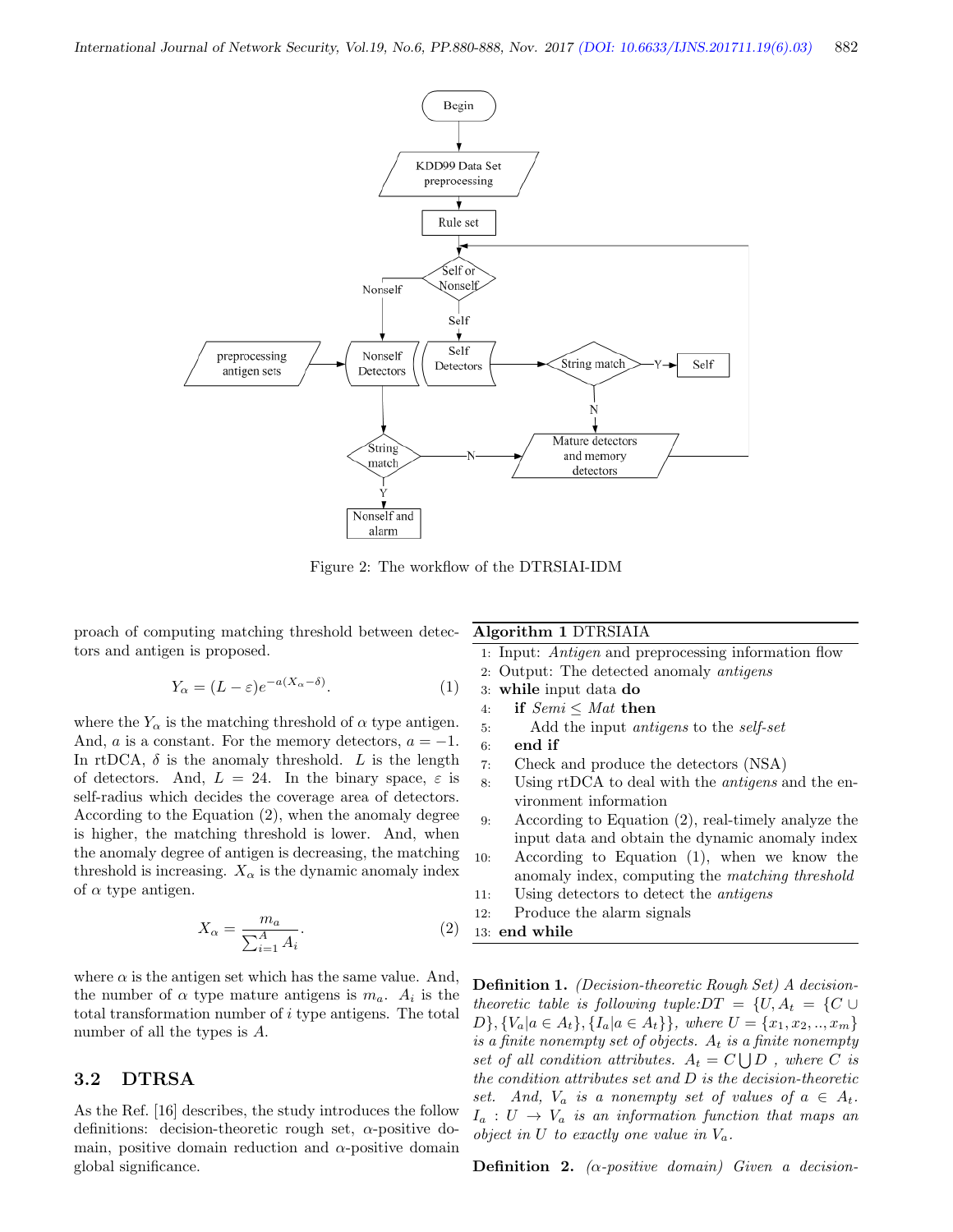

Figure 3: The attributes reduction model for DTRSA

theoretic table is following tuple:  $DT = \{U, A_t = \{C \cup$  $D\}, \{V_a | a \in A_t\}, \{I_a | a \in A_t\}\}.$  The decision-theoretic rough set is related with decision attributes and condition attributes. The  $\alpha$ -positive domain is defined as:

$$
POS_{B}^{\alpha} = \bigcup_{X \in \frac{U}{D}} \underline{apr}_{C}^{\beta}(X). \tag{3}
$$

where  $apr_C^{\alpha}(X)$  is the  $\alpha$  approximations of X,  $apr_C^{\alpha}(X) =$  $\{x \in \overline{U|P(X|[x]_{c})} \geq \alpha\}.$ 

Definition 3. (positive domain reduction) Given a decision-theoretic table is following tuple:  $DT = \{U, A_t =$  $\{C \cup D\}, \{V_a | a \in A_t\}, \{I_a | a \in A_t\}\}\$ .  $\alpha \in [0,1]$ , when the attributes subset  $B \subseteq C$  has the following characteristics:

- 1) Positive domain no decreasing property:  $|POS_{B}^{\alpha}(D)|\geq |POS_{C}^{\alpha}(D)|$
- 2) Independence of attributes:  $\forall \alpha \in B, |POS_{B-\{a\}}^{\alpha}(D)| < |POS_{B}^{\alpha}(D)|$

**Definition 4.** ( $\alpha$ -positive domain global significance) Given a decision-theoretic table is following tuple:  $DT =$  $\{U, A_t = \{C \cup D\}, \{V_a | a \in A_t\}, \{I_a | a \in A_t\}\}\.$  Let the condition probability threshold  $\alpha \in [0,1]$ ,  $a \in C$ , a is one attribute. The  $\alpha$ -positive domain global significance is defined as follow:

$$
\gamma_a^{\alpha} = \frac{|POS_B^{\alpha}(D)|}{|U|}.
$$
\n(4)

Attention, in reduction algorithm, there is one low time complexity belongs to positive domain global significance. In DTRSA, a heuristic reduction algorithm is adopted. The  $\alpha$ -positive domain global significance, as the heuristic function, is selected to compute positive domain reduction. As shown in Figure 3, that is the basic thought of the DTRSA.

Algorithm 2 DTRSA

- 1: Input: The decision-theoretic table  $DT = \{U, A_t =$  $\{C \cup D\}, \{V_a | a \in A_t\}, \{I_a | a \in A_t\}\}\$ and the *condition* probability threshold  $\alpha \in [0,1]$
- 2: Output:  $\alpha$  attributes reduction
- 3: Preprocessing the *positive domain* attributes set  $r = \emptyset$  $M \times N$
- 4: According to Equation (3), computing the positive domain of attributes. According to Equation (4), computing the significance of every condition attributes.
- 5: Obtain the global significance list  $\gamma$ , and show in descending order.
- 6: while  $|POS_{B}^{\alpha}(D)|<|POS_{C}^{\alpha}(D)|$  do
- 7: Let  $a = P(i)$ , add a to  $\alpha$ -positive reduction attributes set, $R = R \bigcup \{a\}; i = i + 1$
- 8: end while
- 9: while R does not meet this property do
- 10:  $\forall a \in R$ ,

11: if 
$$
|POS_{B-a}^{\alpha}(D)| \geq |POS_{B}^{\alpha}(D)|
$$
 then

- 12:  $R = R \{a\}$
- 13: end if

15: end while

#### 3.3 NSA

NSA includes two parts: producing the detectors and anomaly detection. By the DTRSA approach, the rule set is obtained. According to the affinity, NSA randomly produces some detectors which meet the self-radius. In [5], by the Equation (5), the affinity between detectors and self-samples is computed.

$$
affinity = \sqrt{\sum_{i=1}^{L} (x_i - y_i)^2}.
$$
 (5)

<sup>14:</sup> Using detectors to detect the antigens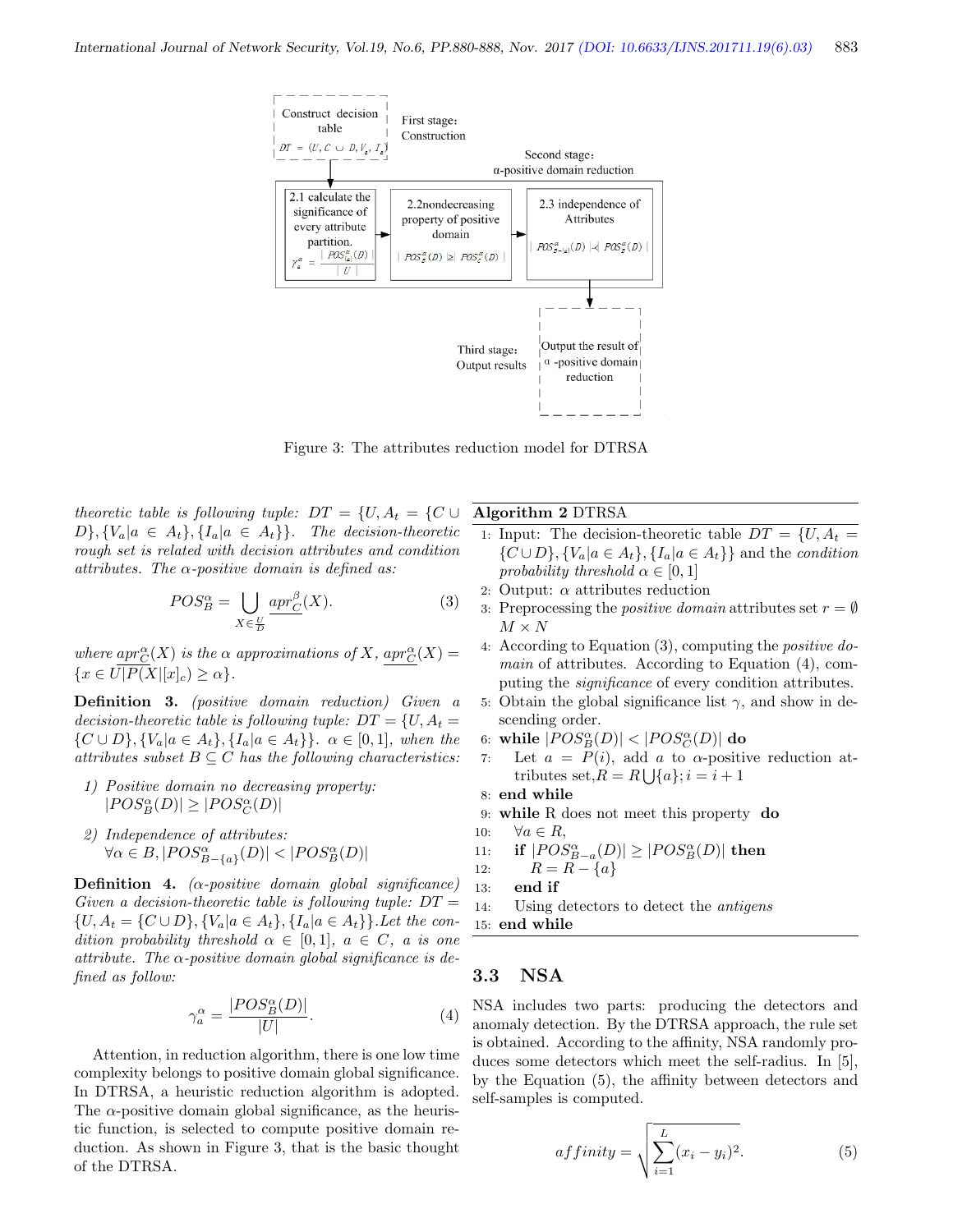where  $x_i$  is the *i* feature bit and  $y_i$  is the *i* feature bit.

When the detector sets cannot meet the demands of model, NSA producing detectors randomly and computing the affinity. When the affinity is less than matching threshold, the antigen sample is abnormal.

| Algorithm 3 DTRSA(Produce the detectors) |  |  |  |  |  |  |
|------------------------------------------|--|--|--|--|--|--|
|------------------------------------------|--|--|--|--|--|--|

|    | $\overline{a}$<br>1. Input: Self set, Self-radius, Detector length and the |
|----|----------------------------------------------------------------------------|
|    | number of required detectors                                               |
|    | 2: Output:Detectors set                                                    |
|    | 3: while the number of current detectors $\leq$ the number                 |
|    | of required detectors <b>do</b>                                            |
| 4: | Randomly produce some fixed length detectors                               |
| 5: | for every self-sample do                                                   |
| 6: | According to Equation $(5)$ , computing the <i>affin</i> -                 |
|    | <i>ity</i> between detectors and self-sample                               |
| 7: | <b>if</b> candidate detectors are not in the <i>self-radius</i>            |
|    | range then                                                                 |
| 8: | Add the candidate detectors into the detectors                             |
|    | set                                                                        |
| Ω. | $\alpha$ nd if                                                             |

- 9: end if
- 10: end for
- 11: end while

#### Algorithm 4 DTRSA(Anomaly detection)

|    | 1. Input: Anomaly detection output the <i>unknown</i> anti-          |
|----|----------------------------------------------------------------------|
|    | <i>gens</i> and <i>self-detectors set</i>                            |
|    | 2: Output:Detection results                                          |
|    | 3. while input date do                                               |
| 4: | for every detector do                                                |
| 5: | Computing the <i>affinity</i> between <i>antigen</i> and <i>de</i> - |
|    | tectors                                                              |
| 6: | <b>if</b> affinity less than matching threshold <b>then</b>          |

- 7: Abnormal antigen
- 8: else
- 9: Normal antigen
- 10: end if
- 11: end for
- 12: end while

#### 3.4 rtDCA

DC can capture three kinds of information: PAMP signal, Danger Signal and Safe Signal. In [2], the preprocessing scheme of data was researched. Receiving the input information, by the Equation (6), dendritic cell produces the output information and the dynamic anomaly index. The output information includes: Co stimulation signal (Csm), Semi mature signal (Semi) and Mature signal (Mat). The equality about the information can be written as follows:

$$
O_j = (1 + I_{in}) \sum_{i=0}^{I} \omega_{ij} S_i.
$$
 (6)

where  $S_i$  is input information and  $O_j$  is output information.  $I_{in}$  is inflammatory signal. Let  $\omega_{ij}$  be the transformation weight. I is the number of signal types.  $S_0, S_1, S_2$ are separately corresponding to PAMP signal, Danger Signal and Safe Signal.  $O_0$ ,  $O_1$ ,  $O_2$  separately represent three signals: Csm, Semi and Mat. Table 3 describes the signal transformation rule.

#### Algorithm 5 rtDCA

|  |  | 1: Input: <i>Antigen</i> flow and preprocessing signal flow |  |  |
|--|--|-------------------------------------------------------------|--|--|
|  |  |                                                             |  |  |

- 2: Output: Dynamic anomaly index of antigens
- 3: (Tissue)
- 4: Initialization of dendritic cell population
- 5: while input the data do
- 6: Update the antigen structure and signal matrix
- 7: for dendritic cell do
- 8: Capture and store antigen
- 9: According to Equation (6), processing the signal
- 10: **if**  $Csm > Migration threshold$  then
- 11: if  $Mat \geq Semi$  then 12: cell context  $= 1$ 13: else 14: cell context  $= 0$
- 15: end if
- 16: Dendritic cell migrate into lymph gland
- 17: Add a new dendritic cell into the tissue
- 18: end if
- 19: end for
- 20: end while
- 21: (T cell population)
- 22: for dendritic cell do
- 23: Computing the anomaly index of every kinds antigen
- 24: end for

Dendritic cell not only capture the antigen and environment information, but produce the output information. Dependent on concentration of input information, the environment information can be obtained. Then, computing the antigen anomaly index and responding the abnormal feedbacks.

#### 3.5 Algorithm Complexity Analysis

The analyses for the above discussed algorithms were made, as the Table 1 shown. In the DTRSA, let M be the number of condition attributes. The number of decision-theoretic attribute is 1. Let the training set be  $N_1$ . And, let the number of undetected antigens be  $N$ . After the misuse detection,  $N_2$  is the number of antigens. And, let the number of self-detectors is  $K$ . Let  $K_1$  be the number of nonself detectors. And L is the length of detectors. Let  $R(R < M)$  to express the number of  $\alpha$ positive domain objects. The time complexity of DTRSA is  $O((N_1+1)*2^{R+1}+2*(R+M)N_1)$ . And the space complexity is  $O((MN_1KL)$ . Comparing with the RSA mentioned in [10], the time and space complexities of DTRSA are equivalent with RSA. In the NSA, the time complexity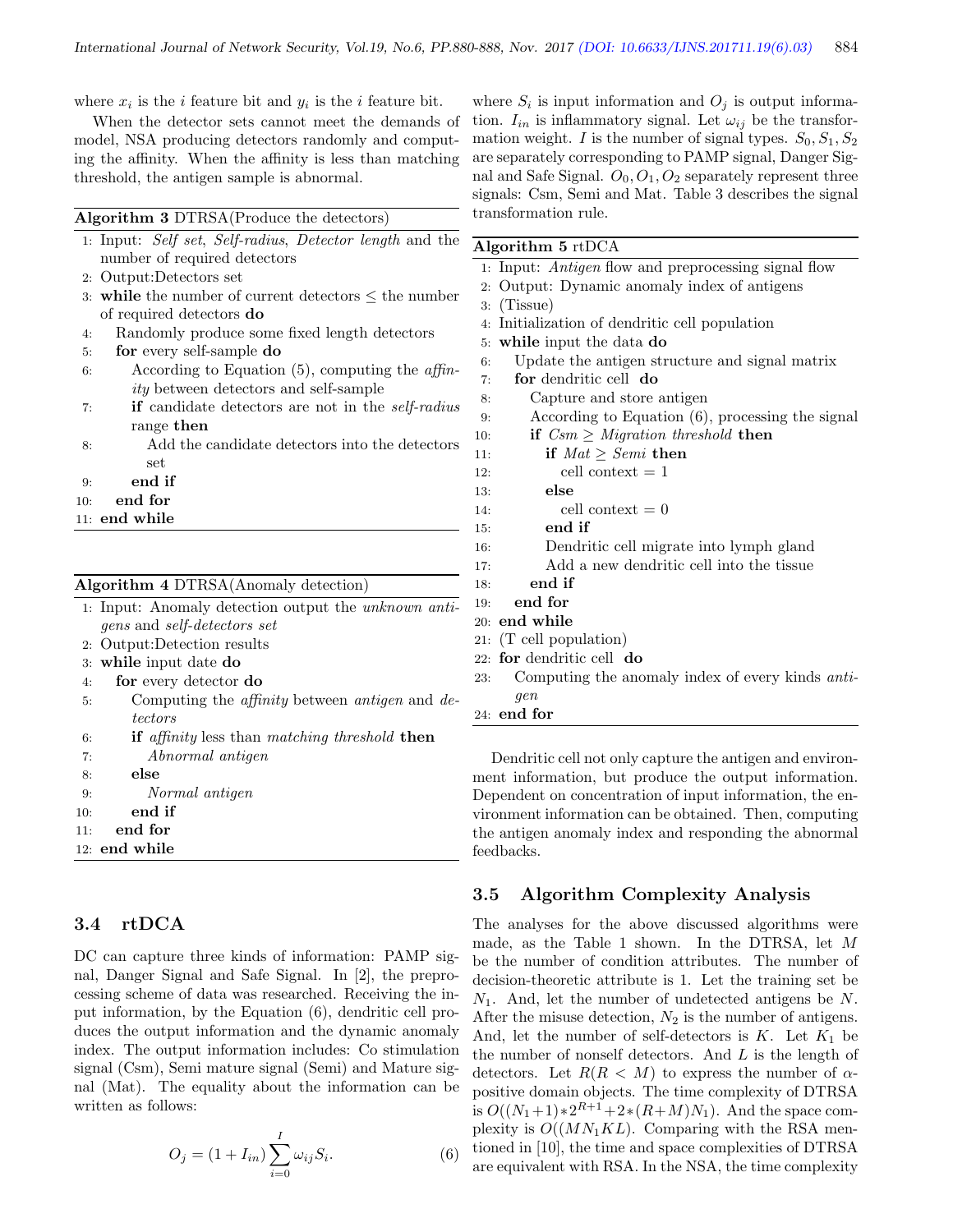is  $O(LN_2K)$ . And, the space complexity is  $O((L+1)K)$ . For the rtDCA, the time complexity is  $O(MN_2^2)$  and the space complexity is  $O(N_2(L+1))$ . The time complexity of DTRSIAIA is  $O(NL(N_2 + NK))$  and the space complexity is  $O(MN_1K_1L)$ .

Table 1: Analyses of algorithm complexity

| Algorithm       | Time complexity                       | Space complexity         |
|-----------------|---------------------------------------|--------------------------|
| <b>DTRSA</b>    | $O((N_1+1)*2^{R+1})$<br>$+2*(R+M)N_1$ | $O((MN_1KL)$             |
| <b>NSA</b>      | $O(LN_2K)$                            | $O((L+1)K)$              |
| rtDCA           | $O(MN_2^2)$                           | $\overline{O(N_2(L+1))}$ |
| <b>DTRSIAIA</b> | $\overline{O(NL(N_2+NK))}$            | $O(MN_1K_1L)$            |

## 4 Experiments and Analysis

In intrusion detection, considering the security problems of industrial control network, true positive rate (TP), false positive rate (FP) and the speed of detection are the main evaluating indicators for the intrusion detection system. By the above indicators, the real-time and effectiveness of the system can be analyzed. As the input data, KDD99 data participates in the experiments and verifies the performance of DTRSIAIA. The simulation experiment is finished in the windows 7 system.

#### 4.1 Date Set

For intrusion detection systems, KDD 99 is a standard test data which includes connection and attack items. There are almost 38 kinds of attacks which include smurf, nmap and rootkit. The dimension of KDD99 data is 41. According to the demands of experiments, preprocessing of data can be finished. In [6], the preprocessing approach of the data was proposed. On the one hand, antigen expresses the structural features. On the other hand, signals represent the behavioral characteristics.

1) Antigen

In Table 2, transform the selected attributes into the corresponding binary strings and construct the new antigen.

2) Input Information

According to the information gain attributes selection approach [19], divide 10 selected attributes into three kinds of signals.

- PAMP Signal: attributes 25, 26, 29, 38 and 40
- Danger Signal: attributes 23 and 24
- Safe Signal: attributes 12, 31 and 32

Let x to express the value of attribute. When  $x \in$  $[m, n]$ , this domain can be divided into PAMP signal or Danger signal. Otherwise, it is the Safe signal. The normalization of the data can be processed by the following equation.

$$
f(x) = \begin{cases} 0, x \in [0, m) \\ \frac{100x}{n-m}, x \in [m, n] \\ 100, x \in (n, +\infty) \end{cases}
$$
 (7)

For the attribute 12, the numerical range is [0, 0.99]. According to [min, max], the numerical range is constructed. The mean value express the condition of this kind of signal.

3) Experimental Parameters

The sum of dendritic cells is 10. The range of migration threshold is [50, 400]. Let the abnormal threshold  $\delta = 0.35$ . For the approach of NSA, the length of detector is 24. For the memory detectors, let  $a = -1$ . And, for the general detectors, let  $a = -1/2$ . The following Table 3 is an advised threshold value.

Table 3: Threshold value

| Weight        | Csm Signal | Semi Signal | Mat Signal |
|---------------|------------|-------------|------------|
| PAMP Signal   |            |             |            |
| Safe Signal   |            |             |            |
| Danger Signal |            |             |            |

#### 4.2 Length of Detector

In the experiment, comparing with the monotonicity of rough set, the decision-theoretic rough set has the nonmonotonicity. Select 1,000 message records, increase one attribute every time and record the description of the positive domain. As Figure 4 shown, the sum of attributes is 10.



Figure 4: Attributes reduction description of the positive domain

In Figure 4, the dashed line describes the change situation of decision-theoretic rough set  $\alpha$  positive domain.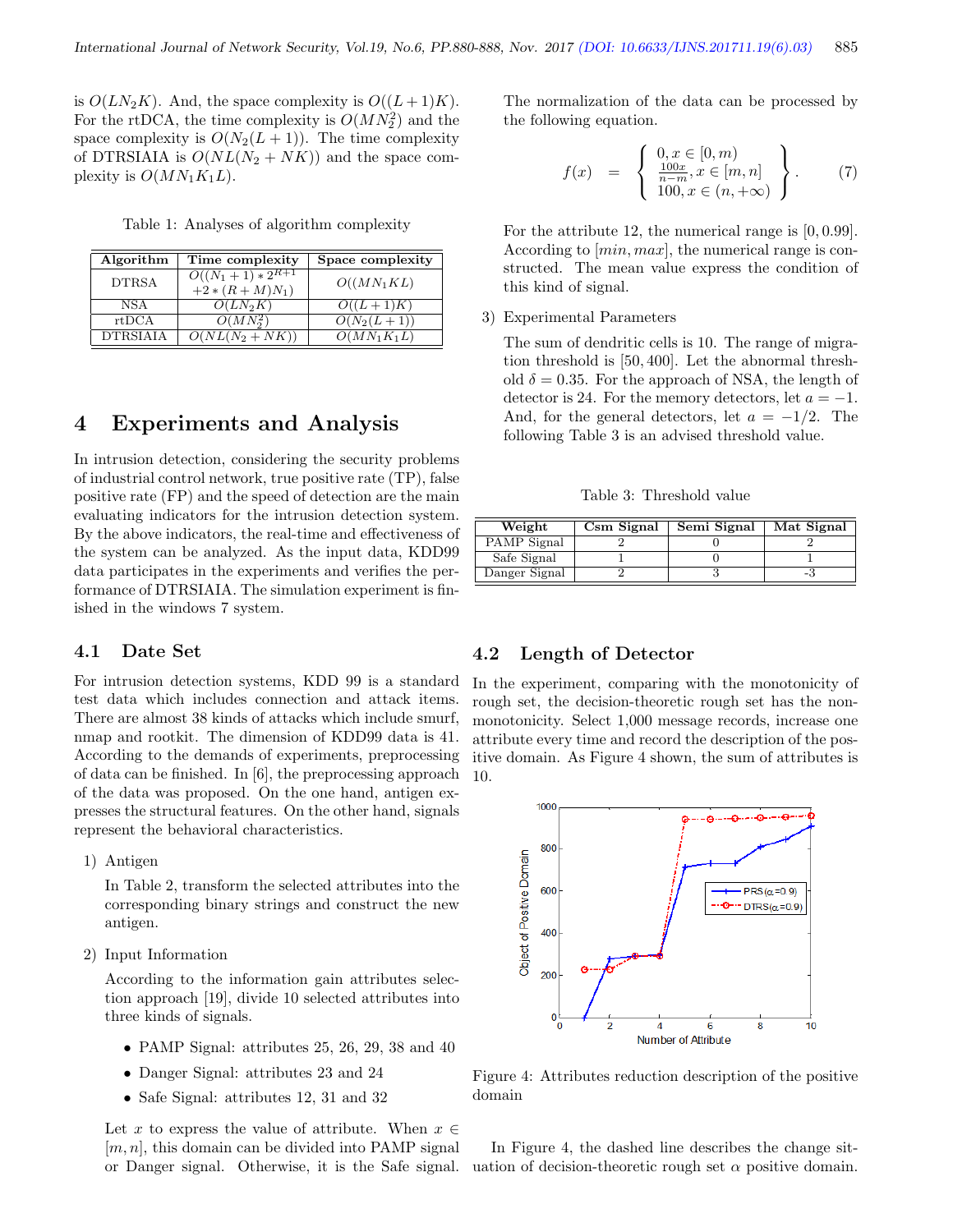| Attribute number | <b>Transformation</b>                                    |   |
|------------------|----------------------------------------------------------|---|
|                  | TCP, UDP and ICMP expressed by $00,01,10$                |   |
| 3                | Transform the number of the value into binary form       |   |
| 4                | Transform the number of the value into binary form       |   |
| 5                | Low, Middle, High and highest expressed by $00,01,10,11$ | 2 |
| 6                | Low, Middle, High and highest expressed by $00,01,10,11$ |   |
| 12               | Expressed by 0 or 1                                      |   |
| 28               | Low, Middle and High expressed by $00,01,10$             |   |
| 30               | If the value equal to 1, expressed by 1, or $0$          |   |
| 31               | If the value equal to 1, expressed by 1, or $0$          |   |
| 36               | Low, Middle, High and highest expressed by $00,01,10,11$ | 2 |

Table 2: The construction of antigen

And, the dashed line does not meet the strict monotonicity. The solid line describes the change situation of the rough set. The dashed line is mostly on the upper of the solid line. And, account for the change situation of the positive domain, decision-theoretic rough set has a better description of the domain objects, as Figure 4 shown.

When  $\alpha = 0.7, 0.8, 0.9$ , Figure 5 describes the significance situation of attributes. When the value of  $\alpha$  is decreases, the significance of attributes is increasing. And, in the decision-theoretic rough set, several attributes can mostly describe the whole positive domain which originally needs all condition attributes to represent. The message record includes 41 attributes. According to [4], the result of attributes reduction is  $D = \{2, 3, 4, 5, 6, 12, 28, 30, 31, 36\}$ . Therefore, according to Table 2, the length of detector is 24. From the following Table 4, after the attributes reduction, the rule set is obviously decreasing. Add the rule sets into the self or nonself rule sets.

Table 4: The situation of DTRSA attributes reduction

| Rule number | Before reduction | After reduction |
|-------------|------------------|-----------------|
| PAMP Signal | 8000             | 149             |
| Safe Signal | 2000             | 117             |

#### 4.3 Self-radius

Researching the intrusion detection problems of industrial control network, the ROC (Receiver Operating Characteristic Curve) can be used to express the TP and FP of the detection. Adjust the self-radius continually, record the TP and FP [1]. Then, the ROC can be obtained, as Figure 6 shown.

Let  $r = 0$ , antigen completely matches detector sets. And, following the increasing of the self-radius, the TP and FP are also raising. When  $r = 9$ , the trend of the curve is balanced and the TP is higher than 0.9. For a higher TP and a lower FP,  $r = 9$  can be selected to construct the detector sets.

#### 4.4 Comparing the Performance

Compare the performance of DTRSIAIA with immune algorithm, rough set and support vector machine. The Table 5 lists the TP and FP of every approach.

Table 5: Comparing the performance

| Name            | True positive rate | <b>False positive Rate</b> |
|-----------------|--------------------|----------------------------|
| RSAI-IID [19]   | 0.9786             | 0.0268                     |
| <b>SVM</b> [20] | 0.931              | 0.0081                     |
| RS-FSVM [13]    | 0.91               | 0.1424                     |
| $rtDCA$ [6]     | 0.930              | 0.025                      |
| IAIS[6]         | 0.9691             | 0.0321                     |
| $CSA$ [17]      | 0.996              | 0.1                        |
| <b>NSA</b> [12] | 0.95               | 0.01                       |
| <b>DTRSIAIA</b> | 0.955              | 0.020                      |

As the Table 5 shown, comparing with other rough set algorithms, DTRSIAIA keeps the higher TP and lower FP. In [6], comparing with rtDCA, the FP is decreasing. And, for the IAIS approach, the proposed approach has a lower FP. In [19], the classifier method based on rough set has a higher TP and FP. The FP of proposed method is



Figure 6: The ROC of the self-radius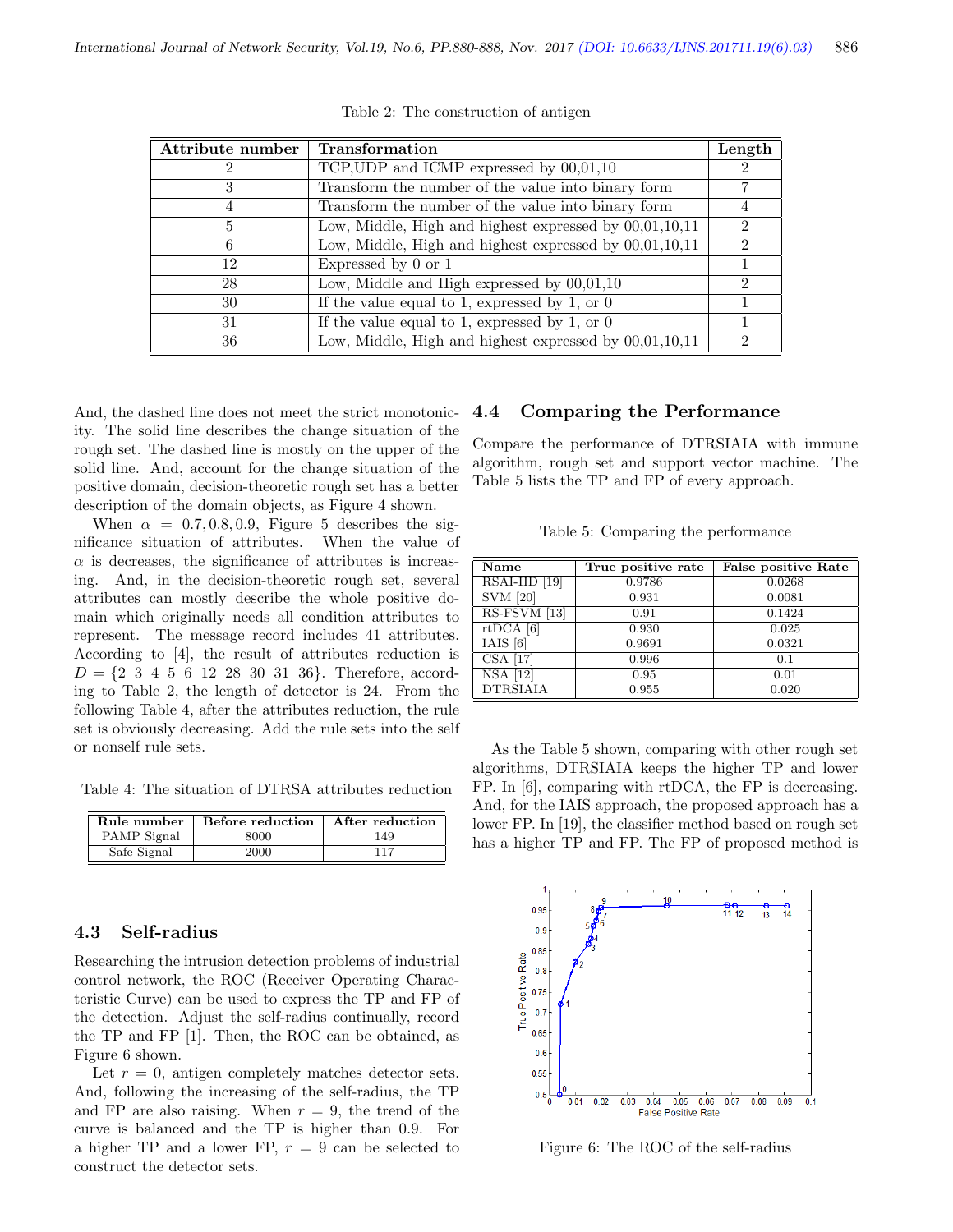

Figure 5: Significances of condition attributes

0.02 and TP is 0.955. In [17], an improved clone selection intrusion detection method was proposed. And the TP is 0.996, but the FP is 0.1. The FP is higher than the approach in this research. In [12], the FP is 0.01, but the TP is also lower. In [20], the FP is 0.0081 and TP is lower. In [13], the DTRSIAIA has a higher TP and lower FP.

According to Figure 6,  $r \in [8, 10]$  is suitable for the simulation experiments. And the TP is higher than 0.9. Considering the analysis of algorithm in Section 3.5 , the DTRSIAIA has a lower complexity of algorithm. And, as Figure 4 shown, the DTRSA has a better description of the positive domain.

## 5 Conclusions

An integrated artificial immune intrusion detection algorithm based on decision-theoretic rough set was proposed. The effectiveness of the proposed intrusion detection method was proved, which deals with the intrusion detection problems in industrial control network effectively. Firstly, by the DTRSA approach, the attributes reduction was finished. Comparing with the RSA, the DTRSA is a better choice for the operation of attributes reduction. Secondly, overcoming the disadvantages of randomly producing detectors, the vaccine mechanism was added into the NSA. Then, the qualified detectors were produced. Finally, using rtDCA to analyze the antigen and environment information, rtDCA real-timely responded the feedbacks to the rule set. By this method, the real-time property was kept. In the experiment, the TP of DTRSIAIA is 0.955 and FP is 0.02. And, with the operation of DTRSA, the result of attributes reduction is obvious. The data complexity is decreasing. However, the time complexity of DTRSA is higher.

Next, the research will pay more attention and time

to improve the performance of algorithm and prove the completeness.

## Acknowledgments

This work is supported by the National Natural Science Foundation of China (No. 61363078), the Natural Science Foundation of Gansu Province of China (No. 1310RJYA004). The authors would like to thank the anonymous reviewers for their helpful comments and suggestions.

## References

- [1] M. H. Aghdam and P. Kabiri, "Feature selection for intrusion detection systemusing ant colony optimization," International Journal of Network Security, vol. 18, no. 3, pp. 420–432, 2016.
- [2] A. A. Al-Hasan and E. S. M. El-Alfy, "Dendritic cell algorithm for mobile phone spam filtering," Procedia Computer Science, vol. 52, pp. 244–251, 2015.
- [3] L. N. De Castro and F. J. Zuben, "The clonal selection algorithm with engineering applications," in Proceedings of the GECCO, pp. 36–39, Las Vegas, USA, July 2000.
- [4] A. Chaudhary, V. N. Tiwari, and A. Kumar, "A new intrusion detection system based on soft computing techniques using neuro-fuzzy classifier for packet dropping attack in manets," International Journal of Network Security, vol. 18, no. 3, pp. 514–522, 2016.
- [5] W. Chen, X. Ding, T. Li, and T. Yang, "Negative selection algorithm based on grid file of the feature space," Knowledge-Based Systems, vol. 56, pp. 26–35, 2014.